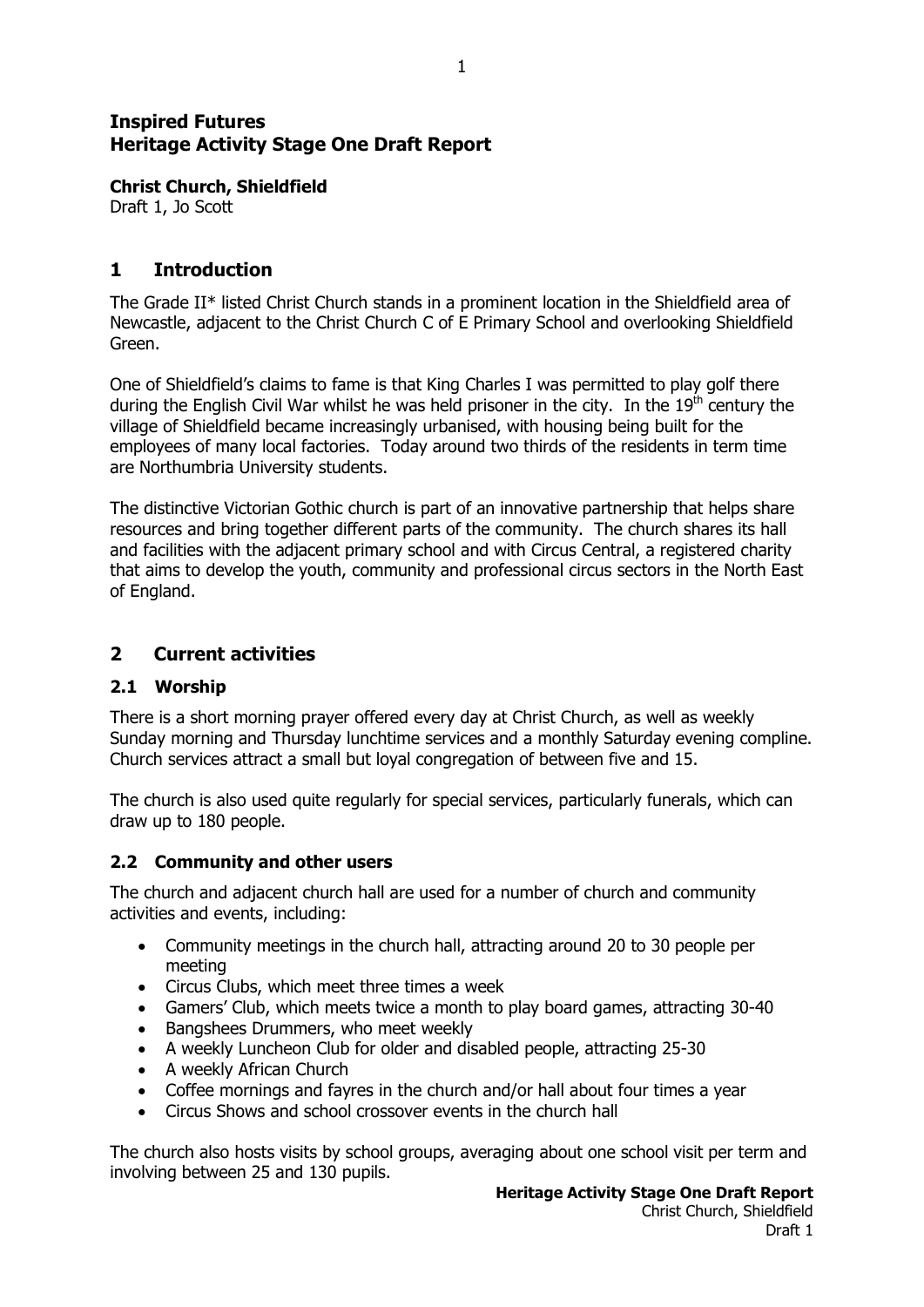## 2.3 Visitors

The church is not usually open outside of services, except for a couple of hours on Friday mornings and some Wednesday mornings and only if someone is available to steward. However, the team is about to implement an open church policy in accordance with the conditions of recent building grants.

It is not known how many visitors come to the church outside of services and events, but numbers are inevitably limited by the fact that the church is often closed. This is exacerbated by the church's rather dark façade and series of closed wooden doors, which make the building looked shut even when it is open and activities are going on inside. Circus Central has added a banner above the street-side door into the church hall, but its subtle colours mean it too is easy overlooked.

Access to the church hall, where the majority of on-site activity takes place, is from the car park at the rear. This is surrounded by metal railings and the gate is often locked.

# 3 Current heritage experience and offer

#### 3.1 Access

As noted above, the church is not generally open and thus not always available to people looking for a place for quiet prayer or contemplation, wanting to enjoy its history or following family links or researching their own history outside of service times except by appointment.

The church is very visible but often looks closed even when events are on. Parking is available behind the church for church and school-related business; however, the small car park is usually kept locked to restrict its use by other vehicles.

Pedestrian access to the front of the church is through one of two solid wooden doors; there is a third into the church hall foyer. The doorways are not ideal for those with mobility issues, although once inside the main body of the church is largely open and level. The nave is surprisingly large and bright, with fixed pews and plenty of natural light. There is a small vestry and another room behind the organ; the vestry can be accessed via a door at the top of some steps at the rear of the church, currently part of the schoolyard.

Access to the church hall is primarily through the rear door, which is reached via the car park. There are three steps up to the door.

Moving between the church and church hall is not easy, with steps and narrow passageways in a dark internal foyer area. The toilets and kitchen facilities are also here, which is not idea for all users (although there is an accessible toilet) and the facilities are in need of updating anyway. There is also an awkward doorway and steep steps down to the school hall from this foyer area.

#### 3.2 Interpretation

The church offers a small number of ways to find out about its mission, special qualities and history, including:

• The church has a facebook page, www.facebook.com/ChristChurchShieldfield, which includes a very brief overview of the history of the church (which is now out of

> Heritage Activity Stage One Draft Report Christ Church, Shieldfield Draft 1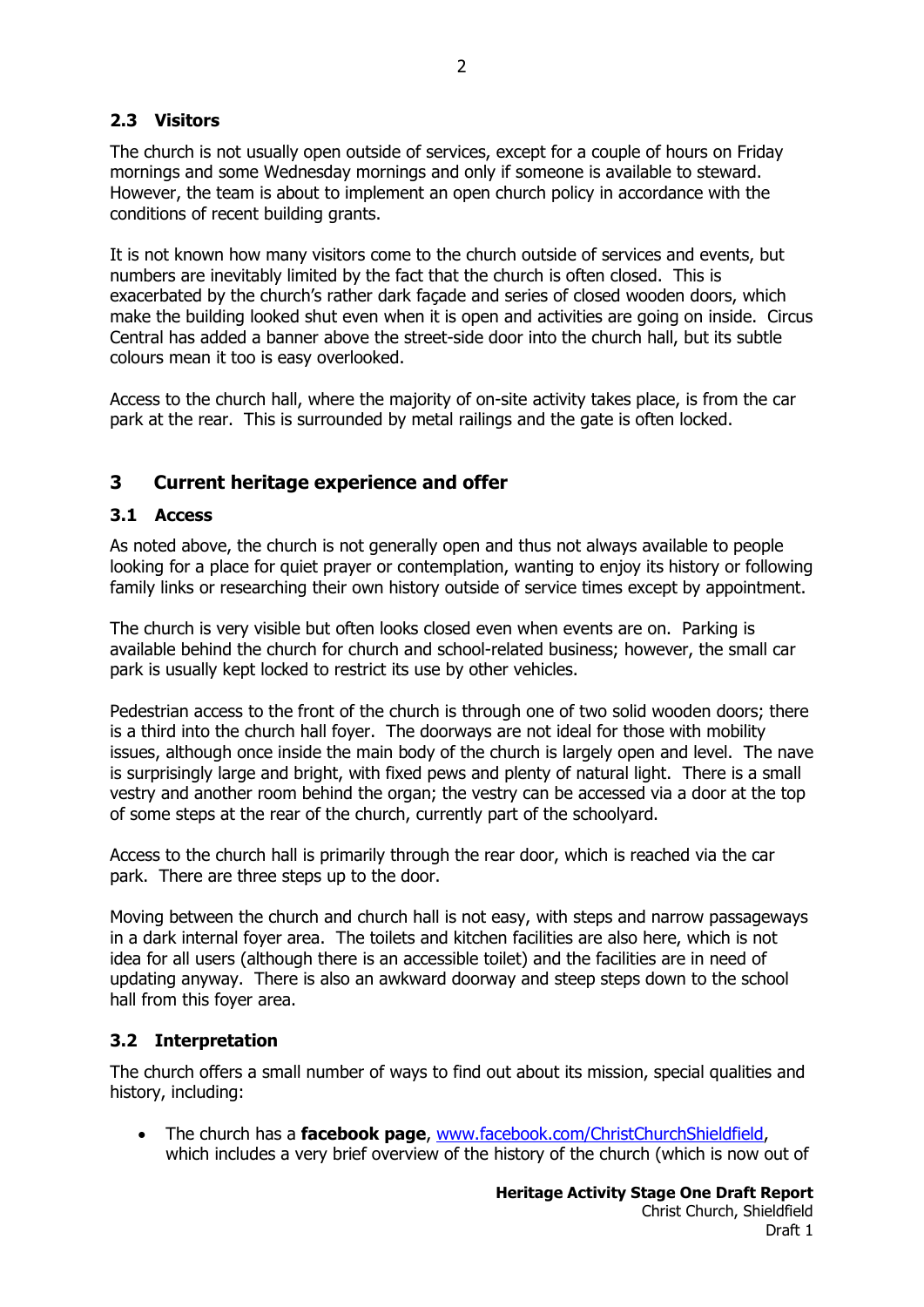date $<sup>1</sup>$ ) and is primarily used to give access to the weekly parish newsletter and</sup> promote events. It does not include general service times, except via the newsletter, nor obvious links with any partners or to other clubs or activities on site

- The church features on **A Church Near You website** (www.achurchnearyou.com/newcastle-christ-church/), which gives a more comprehensive overview of the church, its mission and the area's history, as well as practical information about worship, along with links to Circus Central
- A noticeboard outside, used to share information and promote events

## 3.3 Facilities

The church offers a good level of supporting facilities, although they would benefit from some updating. They include:

- The church hall, used for a range of meetings and activities and houses circus gear for their activities and events. There is also a reasonable amount of storage off here
- Toilets, including one suitable for disabled people
- Kitchen / catering facilities
- Direct access between the hall, church and adjacent school hall

There is a reasonable amount of parking behind the church, although this is largely kept locked following some unauthorised use of the parking spaces.

# 4 Current and potential users

### 4.1 The congregation

-

A small and dwindling attendance of about five to 15 for weekly services, with larger numbers for seasonal and special services. It is used primarily for funerals, drawing in up to 180, as well as occasional weddings and baptisms. There is an excellent relationship with the adjacent Church of England primary school, who use the church for their seasonal services and events, and there is sharing of other resources such as the church and school halls.

### 4.2 The community and other users

Shieldfield is close to the University of Northumbria and a significant proportion of the residents are students and therefore very transient and usually only around during term times. The area is also ethnically very diverse and has high levels of deprivation, with low income and unemployment as key issues.

Church services and activities are already geared towards welcoming and supporting this mixed and mobile community, such as a recent barbecue for new students, providing a luncheon club and being a venue for a weekly African Church. There are also regular community activities in the church hall, including drummers and computer gamers. Indeed, the church hall is about at capacity for events and activities, given its central location and easy transport links.

The team is aware that they could do much more to make the church itself a hub for the community and that it has the potential to become a home for core community facilities and activities.

 $1$  The short text makes reference to 'developing a circus school in the future'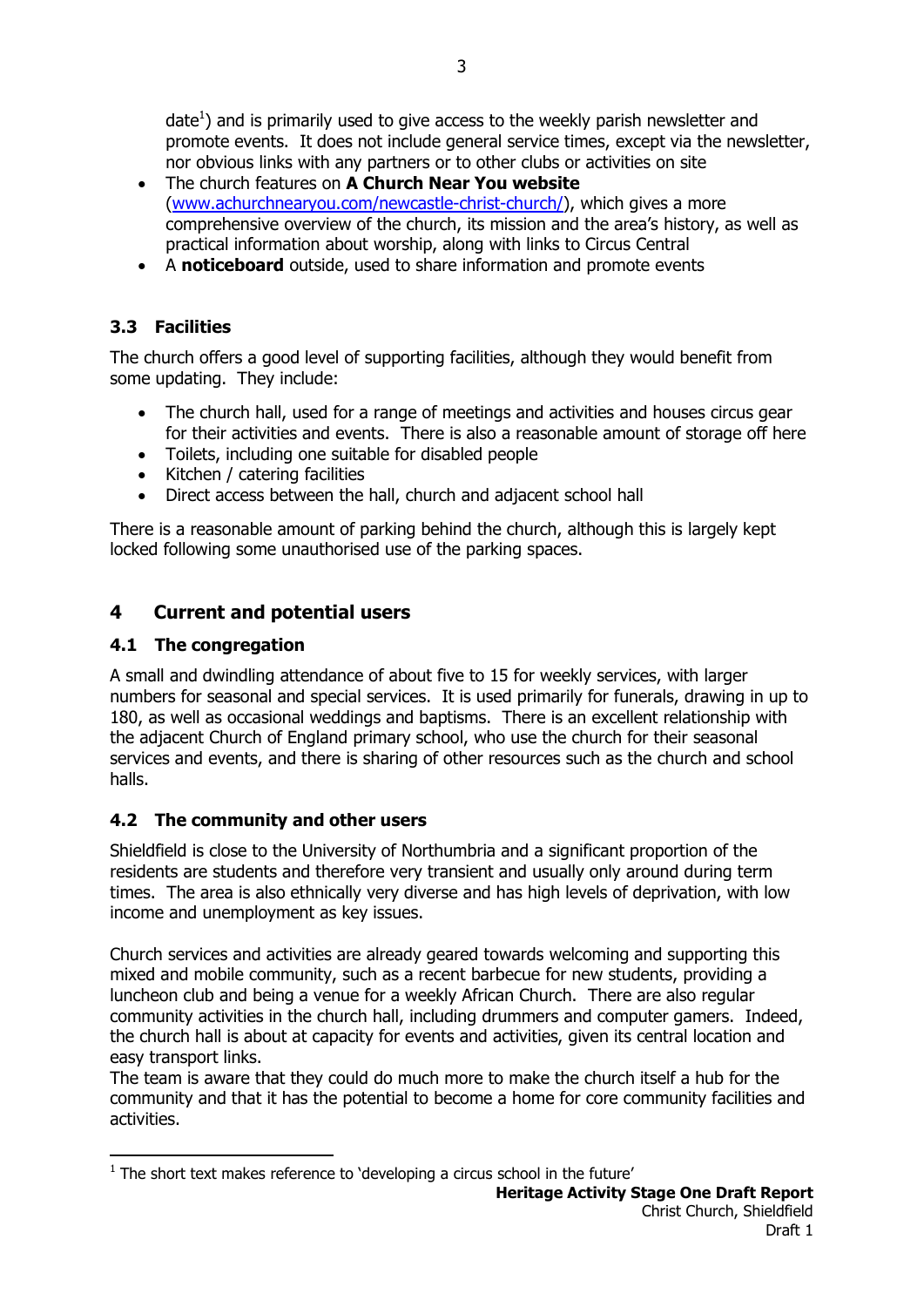Circus Central is also actively aiming to engage with local people at its base in the church. It offers clubs, activities and performances aimed at developing skills and confidence for all ages and has just announced that it can now offer a BTEC qualification in Circus Arts. Again, it is somewhat constrained by what can be achieved in the church hall and there are already plans in place to make use of the church itself for training and performances.

4

### 4.3 Visitors

As noted earlier, the numbers and nature of visitors to the church is uncertain beyond services and events and are likely to be very few in number. It is likely that some visitors will be drawn by an interest in the building, its distinctive Victorian Gothic style and period stained glass, by family connections and the site's links with the Circus School.

The team has identified the following as the three key stories they would like to share with visitors and other users:

- The church's significance as one of the very best examples of Victorian Gothic buildings in the region
- Its attractive period stained glass, depicting biblical scenes
- The church's place as a quiet space for worship and as a hub serving the everchanging community of Shieldfield, from its village origins, densely populated industrial past to its post-industrial role as a home for students and long term and multi-ethnic residents

The church team is also very aware that, despite many changes, Shieldfield has a strong sense of identity and community, particularly amongst its longer term residents, as a village on the edge of the city. This is perhaps typified by the recent work with the community to enhance Shieldfield Green.

The team would like to develop the church as a community hub and sharing and celebrating the church's story and area's heritage offers opportunities to engage with, and bring together, long term residents, recent arrivals, students and visitors to the city.

With regard to the heritage, members of the team have already been busy doing research on the stained glass and other key features in the church. There are also members of the local community who are interested in the history, and there are particularly strong wartime stories from this area. There is an aspiration to document the archives and collect building and local history, and occasional exhibitions held here in the past have provoked interest.

The heritage offer could be developed at Christ Church with appropriate and inclusive projects, partnership working and effective promotion. Opportunities include:

- Establishing or facilitating **a local history group** to gather and share local history
- Continuing to work with key on-site partners of the Circus School and primary school to identify activities and events that bring the community's adults, young people and children together to develop skills, raise confidence, provide formal and informal learning opportunities and have fun
- Continuing to work with other key partners, including Ouseburn Learning Trust and Caring Hands, to identify opportunities to facilitate activities and provide suitable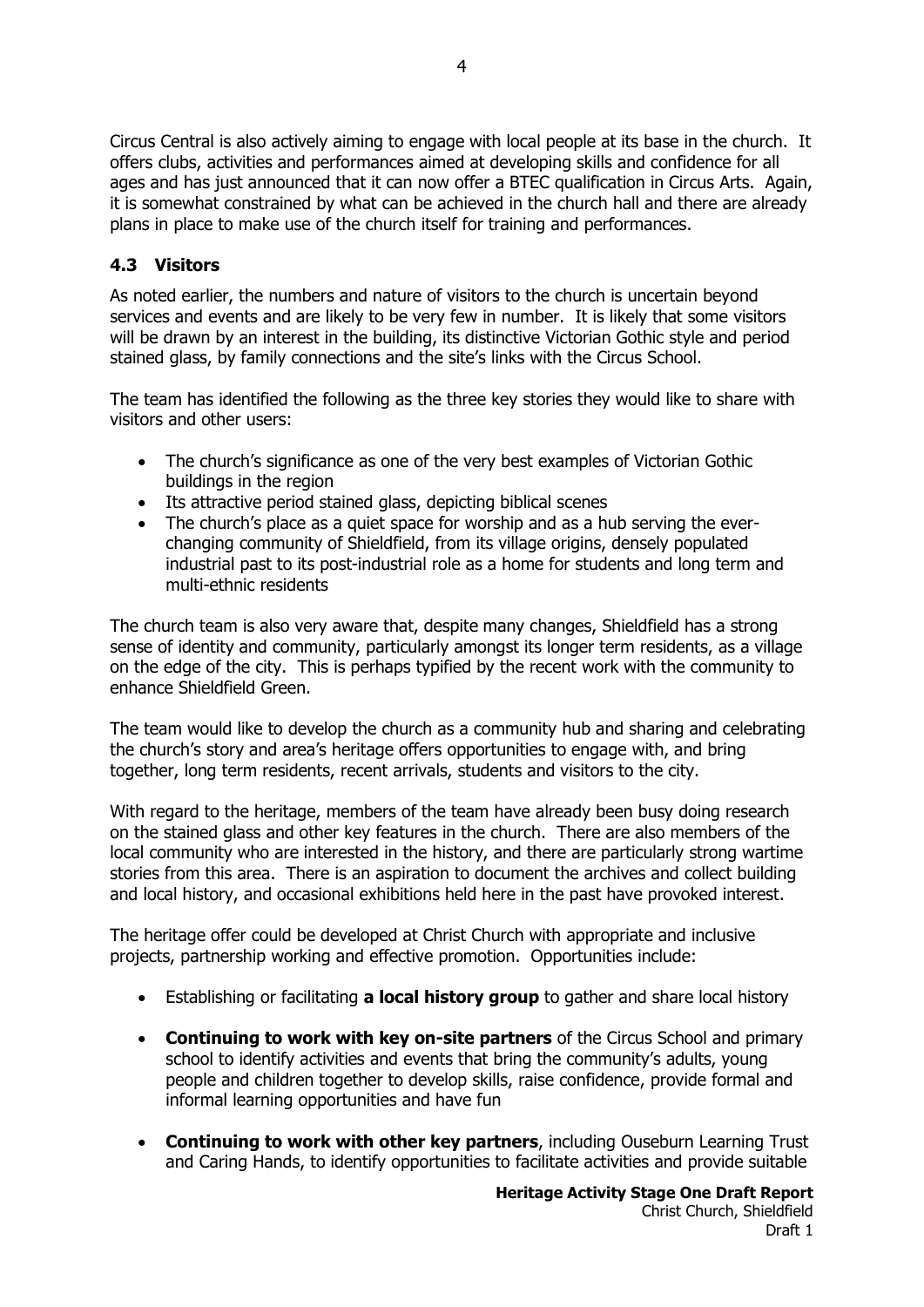facilities that will benefit the community. Look at opportunities to use the church and community's history and heritage for broader benefits with e.g. local schools and care homes. Opportunities exist to e.g. create reminiscence boxes for dementia sufferers as part of the outreach work with local care homes and/or develop church resources for visiting schools and other groups; potential partners might be the museum, library, theatre and/or local heritage groups

• Taking advantage of the church's location close to the university and city. including Newcastle's active museums and galleries, to explore the potential for joint projects, hosting activities and exhibitions, sharing and showcasing the area's history and heritage

### 4.4 Volunteers

The dedicated and loyal core church team is small and stretched, focusing currently on building repairs and practical issues such as heating as well as improving the church hall and school gym in partnership.

As noted earlier, making the church open and accessible is a challenge currently, as a presence is required in the building whenever it is open. Rather than relying on volunteer stewards, the team would like to set up office space in the church so that there is a regular presence. Circus Central have already expressed a wish for office space and other opportunities include becoming a hub for the university chaplaincy. The team would also like to offer a regular drop-in / community café facility.

### 4.5 Target audiences for heritage activity

Based on this brief assessment of the mix of current audiences at the church, the Shieldfield community and context, and the team's successes to date, the suggested target audiences for heritage engagement in the short to medium term are:

- Local people and visitors interested in history, including special interest groups and general interest visitors to the town and area; local history and heritage may also be a useful tool for engaging with **local older people** through activities at the church and in its outreach work
- Students and young people, through greater engagement with the universities and local schools and by offering and facilitating inclusive and enjoyable formal and informal learning, skills development and confidence building
- Local people interested in using and developing their skills, by developing and promoting broader opportunities to get involved and by delivering projects that develop new skills for all ages

### 5 Heritage engagement opportunities

### 5.1 Review of aspirations

The team's priorities are currently on the practical issues of consolidating the building and upgrading supporting facilities, such as heating, toilets and catering, to enhance the experience for all church and church hall users from congregation to community and visitors. In particular it would like to become a community hub with drop in and café facilities, office space and plenty of room for a variety of activities and events.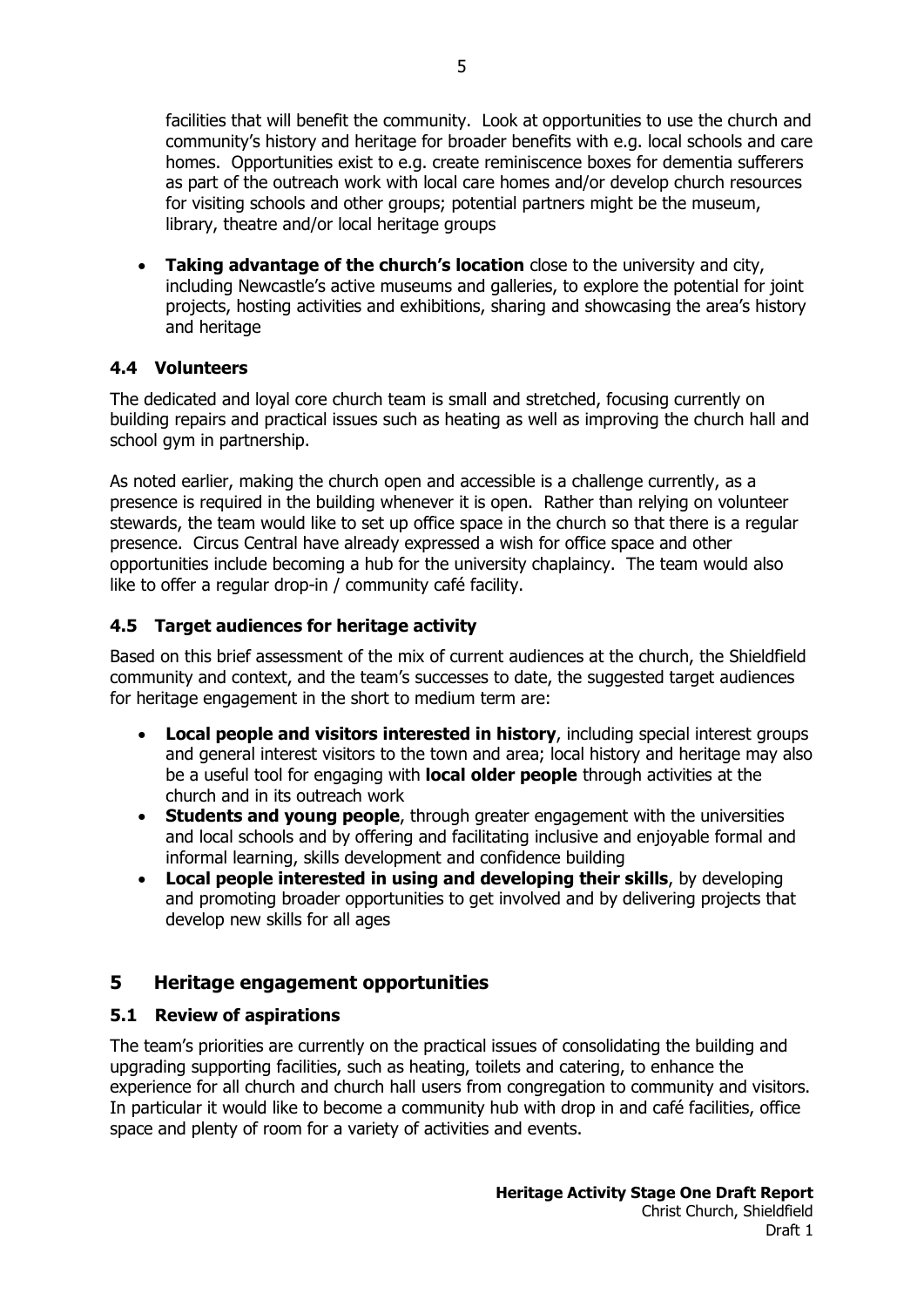The team has also identified some potential heritage projects and activities as part of its vision, including documenting archives and collecting local history and sharing these perhaps via a new website and guidebook and hosting occasional exhibitions.

## 5.2 Key recommendations

While the church's longer term aspirations to improve its welcome and enhance its facilities are to be welcomed, we recommend the team aims to undertake some modest, quick win activities as well. These can be used to test the impact and efficacy of different actions on target audiences and assess likely demand for other projects and activities.

Taking small and achievable steps will help raise the profile of the church and its activities and events, demonstrate to local people and visitors that change is afoot and hopefully stimulate new interest in getting involved with the life of the church (whether as a visitor, participant or a volunteer). Importantly it will also provide valuable feedback to inform likely demand for new or different facilities and activities.

## 5.3 Opportunities for engaging with the church's heritage

These opportunities build upon existing successes and new ideas identified by the church team and during discussion with the Inspired Futures consultants. The short term proposals here are a suggested list from which the team can cherry-pick, in order to test different approaches to engagement with the church mission, building and heritage. Inviting comment and feedback at every stage, and evaluating each project against clear targets, will provide robust guidance on how best to target effort, resources and funds in the future.

The short term activities recommended here are designed to raise the profile of the church and test sample events. It is hoped that this will encourage new volunteers who might help, for example, to steward the church and enable it to open more often, as well as potentially attracting other folk who would be interested in taking on the development and delivery of some of these new activities in the medium and longer term.

The medium and longer term projects suggested here will be dependent upon the successes or otherwise in the short term, and the team should remain open to developing and adapting its vision to respond to findings and feedback. All these elements are suggestions only and should be explored and reviewed at each stage within the parameters of the church mission, other projects and activities and the overall vision for the site.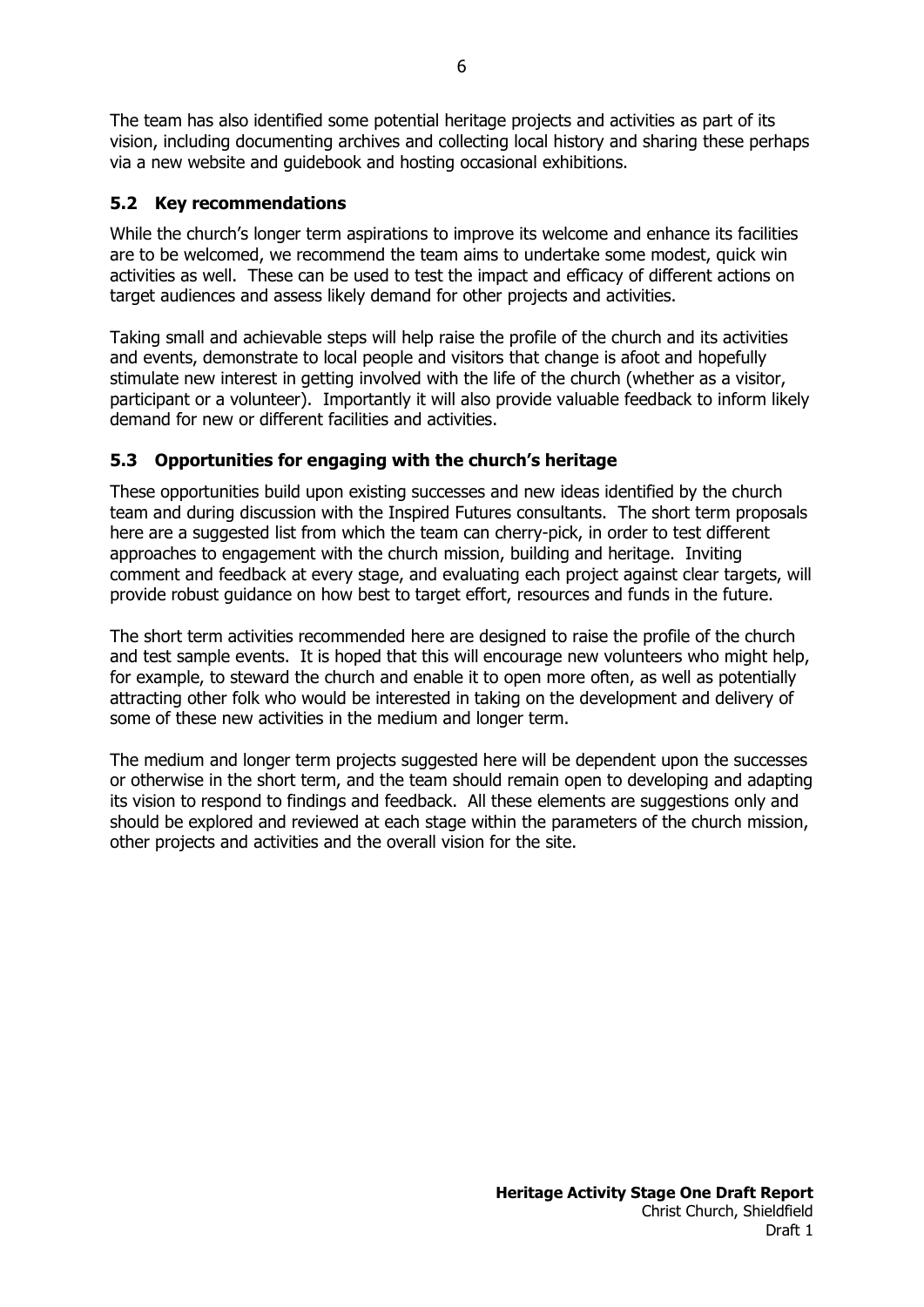#### Suggestions for short term actions and activities:

- An activity and interpretation plan the church team's main priority is maintaining and reordering the building but there is a range of opportunities for complementing this work and engaging more and different users through the church's rich heritage and unique partnerships. It is therefore strongly recommended that the team prepares a robust plan for activities and interpretation to identify appropriate heritage projects, phase the work and plot the necessary aims, actions and outcomes
- $\bullet$  Welcome signage take up the opportunity to display 'welcome, we are open' signage, such as a banner on the railings or A-boards at the church door(s), whenever the church is open
- **Making visitors welcome –** in the short term, i.e. until the café concept can be developed, consider offering free / donation refreshments and some comfortable seats for anyone calling in when the church is open e.g. passing students, someone seeking a quiet space for reflection or wrestling with a personal issue. Ensure practical information and interpretation are on hand to add value to their visit
- Community consultation  $-$  the church needs to continue to find simple and costeffective ways to identify the community's particular needs and to attract new worshippers, volunteers and users of all ages. Active engagement with the community and users on what people like, dislike and would like to see in future brings considerable benefits in identifying priorities, testing activities and directing future resources and effort and will always be welcomed by funders. Opportunities include:
	- Developing a simple online questionnaire that asks how people use the building and site currently and invites feedback on various potential future activities and events; this could be circulated widely and well promoted, perhaps with an incentive to take part, such as a prize draw (sites such as Surveymonkey are easy to use and offer up to ten questions for free)
	- A small display of ideas and opportunities in the church, church hall and school, with an invitation to leave comments and vote on preferred ideas
	- Some 'Find out what we're up to' events, offering free refreshments, at the church and elsewhere locally e.g. the primary school, ideally when people are gathering there anyway; take along some archive material and things to look at and do, for participants to browse through, and a simple display of proposals to discuss and invite comments on
	- Encourage feedback and support during and after all activities and events; provide very short questionnaires for people to complete before they leave (give out cards and pencils at the end); consider a supermarket style voting system to keep it even simpler (some Perspex or plastic boxes with simple options showing development options, different activities or asking simple questions, then give each person a token to vote with)
	- Continue to talk to special interest groups, local charities and organisations and other potential partners to tell them what you're planning and invite their input on needs and expectations; garner their support and respond to their suggestions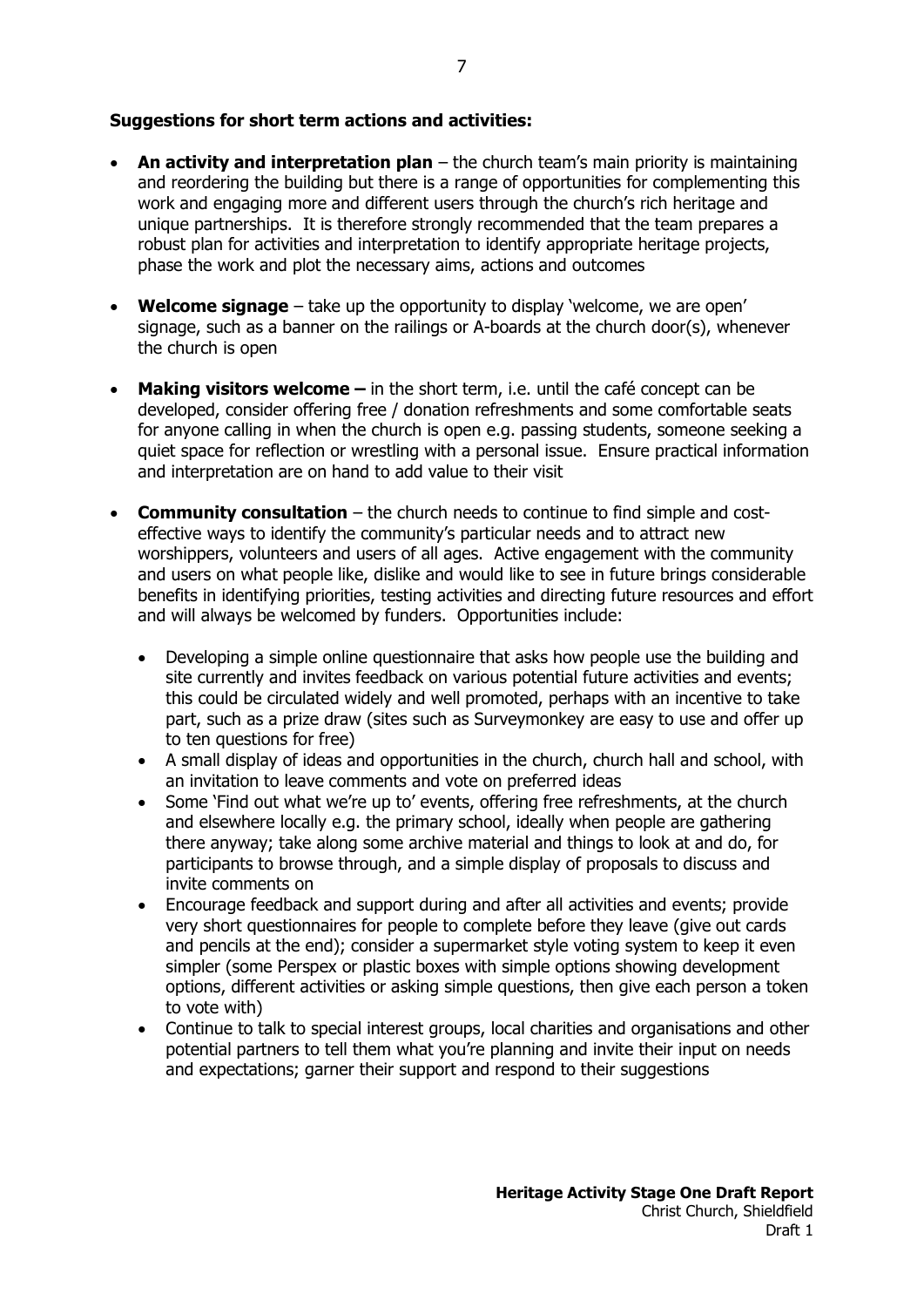#### Suggestions for medium term actions and activities:

- **Consider developing a church website**  $-$  the team feels it doesn't have the resources to develop a new website but it is strongly recommended that a search goes out to find some volunteers who would be able to develop and maintain a site that provides a warm welcome, practical information about worship and visiting, the church mission, access to history, heritage and associated archives, and links to all project partners. This might be a project that would attract the interest of local students. The site should be lively, engaging, informative and up-to-date, and complement the church's Facebook page (NB although the Facebook page is kept up to date with event notices and newsletters, it is recommended that these are interspersed with other more informal snippets and stories whenever possible to provide variety and extend appeal)
- Guided tours the potential exists to offer quided tours on an occasional basis and/or as part of an events programme. New volunteers may be attracted by opportunities for relevant training, such as welcome host, tour guiding and archive research; the team should promote the skills development and social aspects of being part of the volunteer team
- **Events in the church and on the green**  $-$  look at opportunities for events and activities that bring the church, green and community together, moving beyond the obvious circus-related events. These could be simply facilitated by the church or be developed in partnership with church, school, students and other local groups. This might include a **performance walk**, telling the story of the church and area while on the move; a **play written by local young people** about the circus in the church or Shieldfield in wartime; a storytelling festival inside and out; a community food event providing opportunities to showcase food traditions from the different cultures living locally, try different foods and share food stories<sup>2</sup>

#### Suggestions for longer term actions and activities:

-

The following projects are likely to be interlinked, enabling the church to be part of a community history project and be able to showcase its own story and the local heritage. It is also hoped that new and different volunteers would be inspired to take part and that sharing and developing new skills would be at the heart of this work.

It is therefore recommended that the church consider drawing in specialist skills to help lead and develop the project, and that the team looks for someone with experience of working with community groups and specialises in developing heritage-related skills and initiatives

**The Circus Story** – to celebrate the unique collaboration of church, school and circus, work together to create resources and exhibition material specifically relating to the circus story, particularly to give church visitors a taste of the 'circus in the church experience' when there are no circus activities going on.

 $2$  Check out the 2011 Margate 'Pie Days & Holidays' project for inspiration on engaging communities through food http://www.bbc.co.uk/programmes/b010lyy6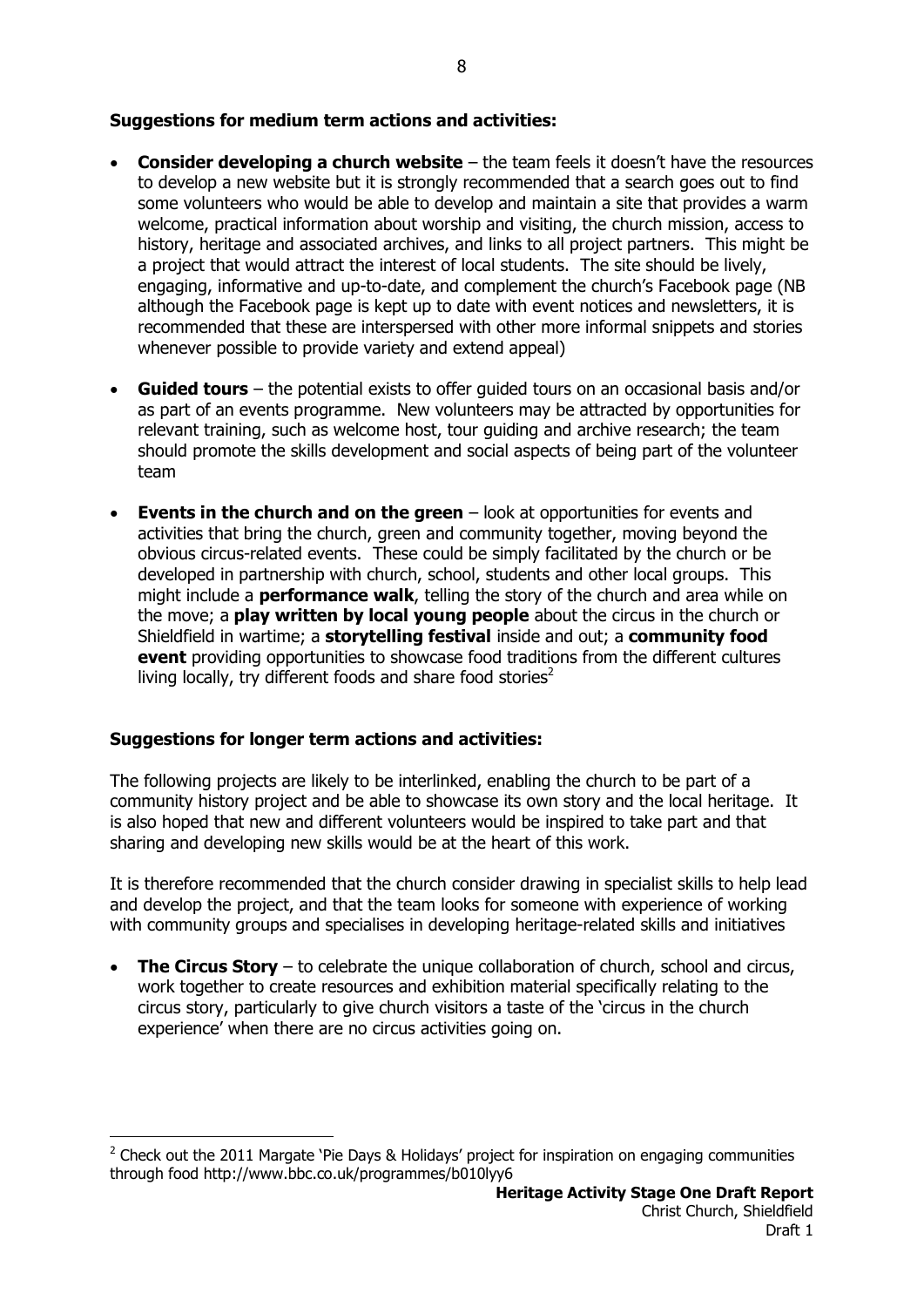This could link to or build on the circus youth troupe's successful project in 2013 to research the local history of circuses<sup>3</sup>, with the aim of creating something colourful, exciting and engaging for the church that enables local people and visitors to get a sense of what happens in the church and on the green when the performers are here. This could include displays of costume, accessories and equipment (for example, creating photo opportunities to 'see' yourself in costume or performing a circus skill), images and footage of performances, hearing or reading the words of people of all ages talking about their experiences of performing or watching the circus, showcasing material generated by schools and local groups in response to circus activities.

9

Consider working with a reputable interpretive design company who can help create a sensitive and appropriate exhibition that is designed to be closed down, packed away or otherwise disguised so that it does not impact adversely on worship or other activities in the body of the church

• Community history project; this might involve the universities, library and Tyne & Wear Museums. Aim to make use of all the exciting research about the church already being gathered and invite others to contribute to the church, community heritage and social history. The first step might be to establish a local history group with the aim of gathering material on a particular topic; alternatively it might be more effective to establish an initial project and see if a local history group grows from it.

A starting point could be looking at the history of the green or local wartime stories, for example, and, if successful, could be developed to include a broader record of the church and community past and present. Aim to create a catalogue of historic resources that tell these stories, thus creating a shared community archive, gathering objects, photos and stories, including photographs and oral history of the current community.

The church could host **training events** as part of the project  $-$  perhaps delivered by or with the help of students – so that local people could learn new skills, such as creating archives, scanning historic documents, gathering oral history and photography, to help extend knowledge, catalogue and develop the archive and share it on line. These resources could form the basis of temporary or permanent displays in the church and elsewhere in the community. Acquire good quality temporary exhibition resources to enable these new resources to be displayed, and to encourage other local groups, schools, students etc. to hold their own temporary exhibitions here.

Consider developing reminiscence boxes  $-$  in conjunction with the above activities, gather resources such as photographs, objects and natural materials relating to church and life in this part of the city, which could be used to stimulate discussion as part of any oral history work. These boxes can also be used by e.g. the existing lunch club or a new regular or occasional coffee morning for residents and/or be loaned out or used for outreach work with care homes and hospitals in the area (a partnership opportunity with Caring Hands charity?)

 Resources for schools and families – the church could work with the school, Ouseburn Learning Trust and students to provide a series of resources suitable for schools, groups and families. These resources could encourage local families to make

-

 $3$  Information about the project and the colourful legacy archive are available on line at http://www.labonche.net/ and http://www.circuscentral.co.uk/research-networks-eu-uk/north-eastcircus-history/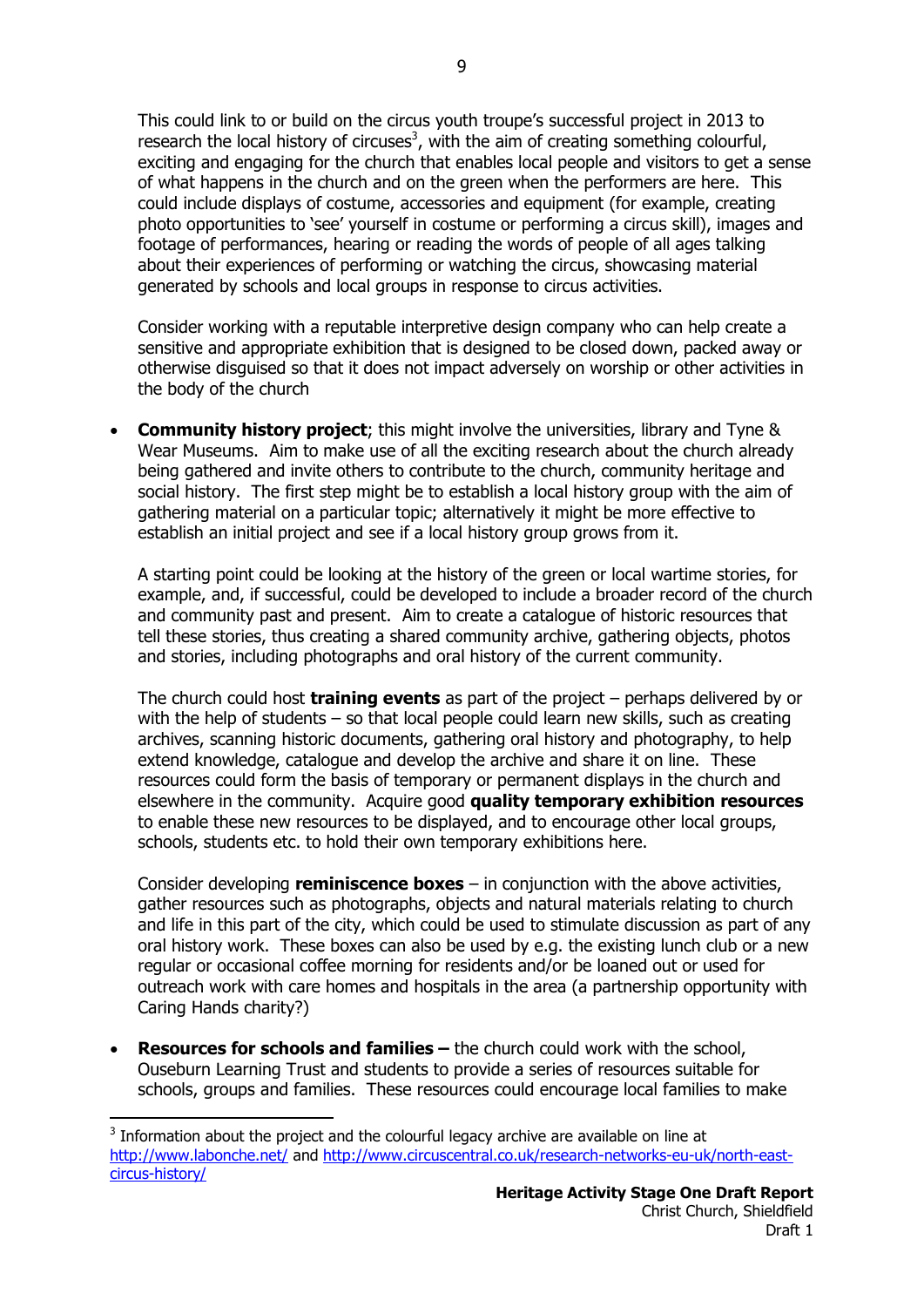more use of the church and could be linked to e.g. a new mums and toddlers group; school holiday 'play days'. These activities and resources could be trialled in the short term to test their potential and to see if it attracts new volunteers willing to help with delivery:

- Activity packs for the church to appeal to a range of ages e.g. bags of different blocks for smaller children so they can look for these shapes in the church; magnifying glasses, binoculars, mirrors for older children to encourage searching for details and looking at spaces in different ways; inspiration bags that include copies of artworks, poetry, stories and music to encourage creativity
- Discovery trails for exploring inside and outside the church and on the green